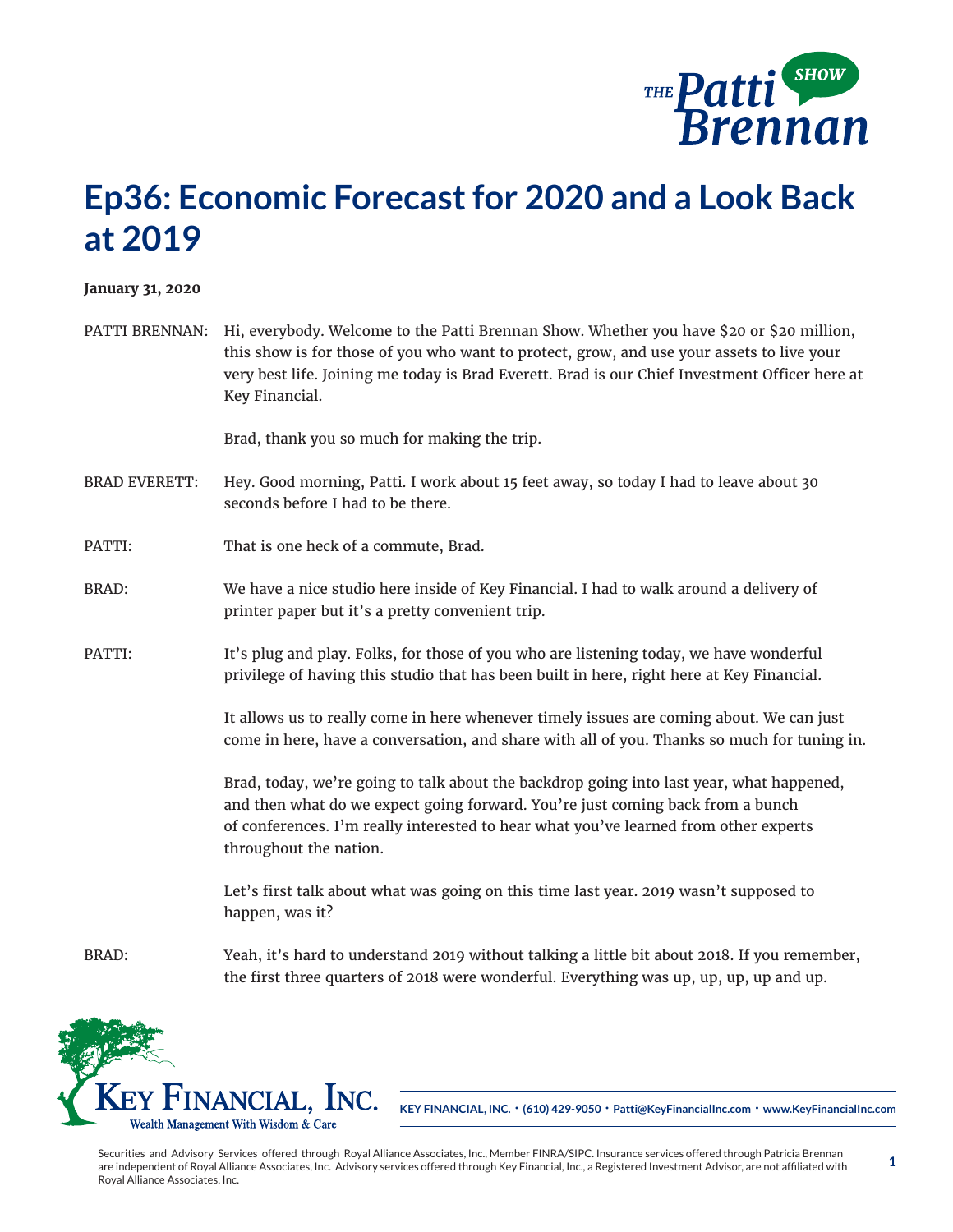| PATTI:       | Rosy.                                                                                                                                                                                                                                                                                    |
|--------------|------------------------------------------------------------------------------------------------------------------------------------------------------------------------------------------------------------------------------------------------------------------------------------------|
| <b>BRAD:</b> | Then you go into the fourth quarter where you have what had been two years of rising<br>interest rates completely reversed, daily talk about trade war and tariffs and things like<br>that. The corporate tax cut, which this giant, single one time boost in bottom line profits.       |
| PATTI:       | That's a really good point. That's like a shot of adrenaline, increased profits. What do the<br>companies do with the money? That's the question that I always ask is, growth has to be<br>sustainable.                                                                                  |
|              | Here they have a wonderful shot of higher profitability. That would warrant higher stock<br>prices, right?                                                                                                                                                                               |
| BRAD:        | Sure.                                                                                                                                                                                                                                                                                    |
| PATTI:       | What do you do the next year?                                                                                                                                                                                                                                                            |
| <b>BRAD:</b> | I guess all of these businesses that had this one time boost of cash at the end of the year<br>get to make a decision for what the highest and best use of that cash is.                                                                                                                 |
|              | Do we give everybody a raise? Do we hire more people? Do we build a factory? Do we put<br>R&D into a new product, or do we give it back to shareholders?                                                                                                                                 |
|              | I think that tended to be a pretty popular choice, was to buyback stocks, and you can do a<br>one time cash dividend. Almost the same thing would be to buy your own shares and drive<br>the price up that way.                                                                          |
| PATTI:       | You drove up the price, fine and dandy, but then you go into the next year, which is 2019.<br>Of course, the stock market is going to take a look and say, "OK, Apple and IBM and all<br>you wonderful companies, what have you done for me lately? I need more, and more, and<br>more." |
|              | It would be reasonable to say, "I'm not sure what I can do to give you more earnings."                                                                                                                                                                                                   |
| <b>BRAD:</b> | Yeah, buyback doesn't generate any kind of future growth prospect.                                                                                                                                                                                                                       |
| PATTI:       | Yet, earnings did come in higher last year. It is really interesting how resilient our economy<br>has become. Now, manufacturing hasn't done so hot.                                                                                                                                     |
| <b>BRAD:</b> | Right.                                                                                                                                                                                                                                                                                   |
| PATTI:       | That was on the decline and that would warrant what happened in 2018. Through the year,<br>then we had this thing with the yield curve.                                                                                                                                                  |

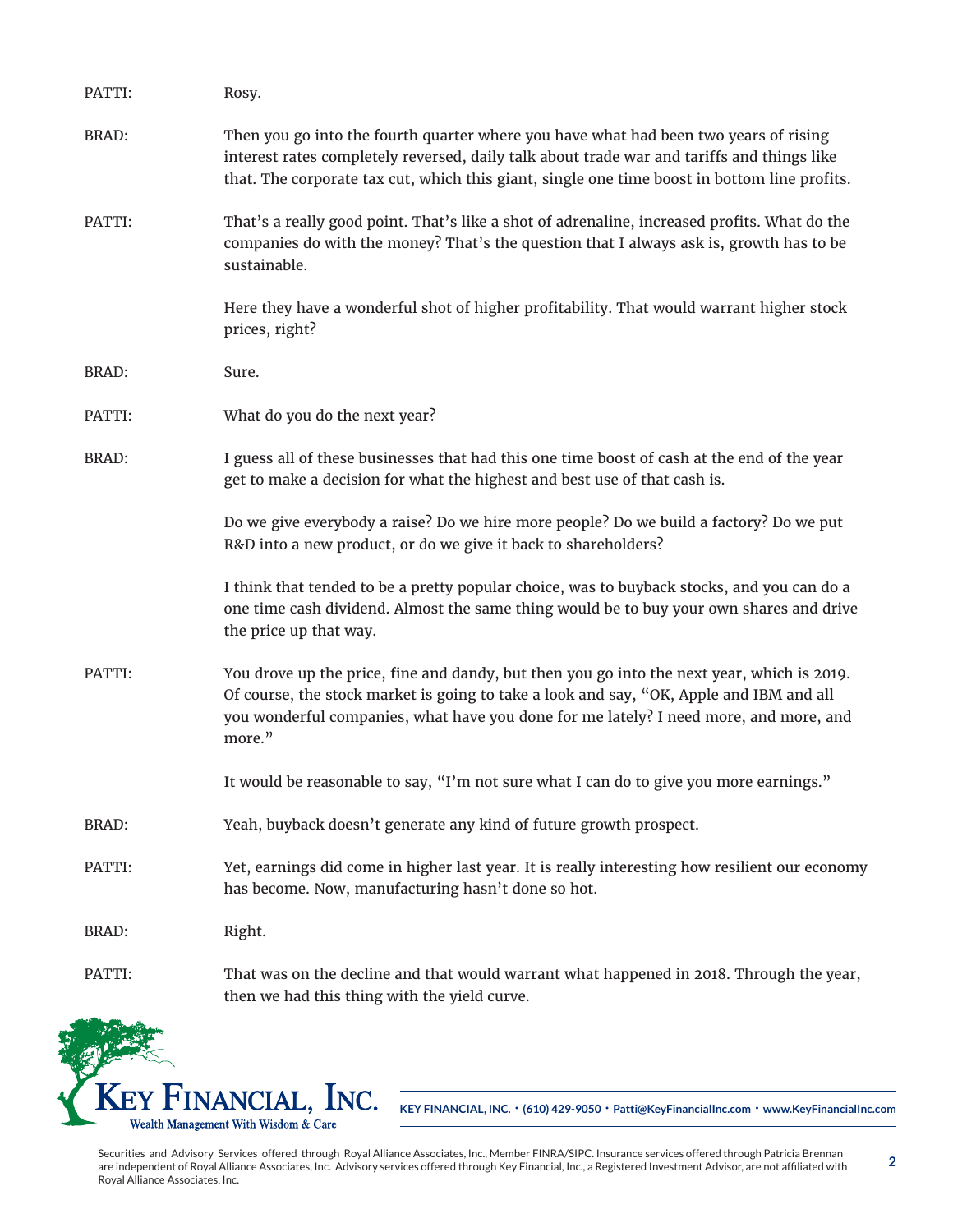| <b>BRAD:</b> | Sure.                                                                                                                                                                                                                                                                                |
|--------------|--------------------------------------------------------------------------------------------------------------------------------------------------------------------------------------------------------------------------------------------------------------------------------------|
| PATTI:       | This terrible, awful thing that everybody is worried about, the inverted yield curve. All the<br>drama, and yet, the stock market continued to power ahead.                                                                                                                          |
| <b>BRAD:</b> | Yeah, absolutely.                                                                                                                                                                                                                                                                    |
| PATTI:       | One more thing, the United States President gets impeached. Again, everywhere we looked,<br>it was bad news, no matter what you looked at. What does the market look at, and why<br>does it power forward when all that bad stuff is going on?                                       |
| BRAD:        | Sure. That's a great question. [laughs] I wish I knew the answer.                                                                                                                                                                                                                    |
| PATTI:       | Actually, it's so interesting. This is why, Brad, you're so good. We don't know the answer,<br>do we?                                                                                                                                                                                |
| <b>BRAD:</b> | Right, or certainly, what's going to happen, and what it means for the next three months<br>or six months or a time period so short.                                                                                                                                                 |
| PATTI:       | Exactly. The most important thing that we believe, and I think what you're saying is,<br>nobody understands why markets do something over short periods of time. Fundamentally,<br>longer periods of time, and we're talking years, folks, markets do make sense.                    |
| <b>BRAD:</b> | Yeah, and I think you could probably go back and show that the market almost always<br>reacts to short term news.                                                                                                                                                                    |
| PATTI:       | That's a good point. Going back to 2018, that massive drop of almost 20 percent was<br>pricing in a recession.                                                                                                                                                                       |
| <b>BRAD:</b> | Yeah, it just hasn't happened yet. Now, we're almost pricing perfect news for the future.<br>Evaluations are so high. It feels like nothing could go wrong.                                                                                                                          |
| PATTI:       | We talked about headlines, and we talk about the media, and all the negativity, etc. I think<br>it's fascinating that one statistic that you got from the conference about the "New York<br>Times" and the fact that they had 80 articles about a pending recession in August alone. |
| BRAD:        | When the yield curve flipped, they apparently had 80 articles about a recession that just<br>hasn't even happened yet.                                                                                                                                                               |
| PATTI:       | That was in 2019. The market was already doing well. What else do you think led to the<br>market doing really, really well? We're going to talk about whether or not that's unusual,<br>anyway.                                                                                      |

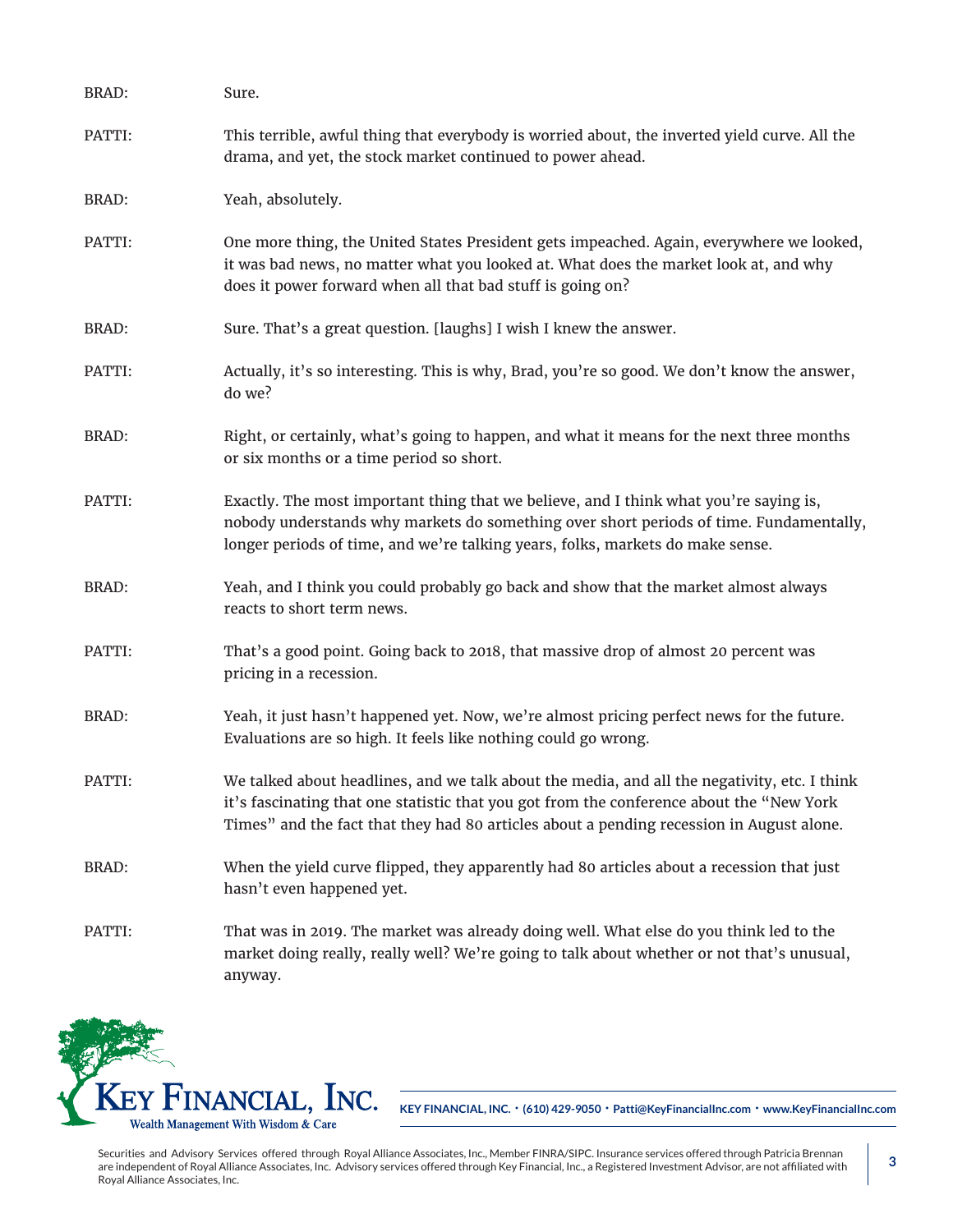| <b>BRAD:</b> | Again, there's a tremendous overreaction in the short term. When you look at the returns<br>in the market, you just have to spread them out. If you look at 2018, great start to the year,<br>terrible end. Most moderate portfolio is probably down a little bit.                                                                                                   |
|--------------|----------------------------------------------------------------------------------------------------------------------------------------------------------------------------------------------------------------------------------------------------------------------------------------------------------------------------------------------------------------------|
|              | If you include a great 2019, if you smooth that out, you're probably seven percent a year,<br>eight percent a year. You can do that over decades too. If you look at the 2000s, you have<br>this last flat decade on the S&P. If you look at 2010s, they're averaging 13.8, 13.9 percent.<br>Amazing what the average of that is. It's just less than seven percent. |
| PATTI:       | How about it?                                                                                                                                                                                                                                                                                                                                                        |
| <b>BRAD:</b> | Year to year, it's really tough to pinpoint exactly how the market's going to react to<br>everything. 2019 wasn't out of the ordinary. I saw a stat that, in the last 93 years, 34 of<br>them, the S&P earned 20 percent or more.                                                                                                                                    |
| PATTI:       | That's pretty traumatic. A third of the time it earned.                                                                                                                                                                                                                                                                                                              |
| <b>BRAD:</b> | It's really not uncommon.                                                                                                                                                                                                                                                                                                                                            |
| PATTI:       | Let's look at the other side then, Brad. How many times did it lose 20 percent or more?                                                                                                                                                                                                                                                                              |
| <b>BRAD:</b> | It'll be six.                                                                                                                                                                                                                                                                                                                                                        |
| PATTI:       | Out of 94 years, that's amazing. A third of the time, it's up over 20 percent. It's only lost<br>more than 20 percent, six times.                                                                                                                                                                                                                                    |
| <b>BRAD:</b> | 74, 75 percent of the time, the market is up, the S&P in particular, in this 93 year sample. If<br>you think of, call it 70 years that the market was up during that time, 34 of them were up<br>20 percent. Over the years that the markets up half the time it's up 20 percent or more.                                                                            |
|              | 2019 is not extreme. It's not out of the ordinary. It's not very uncommon at all.                                                                                                                                                                                                                                                                                    |
| PATTI:       | Yet, to your point, it's priced for perfection right now. We have to be cognizant of that. Just<br>because it happened doesn't mean it's always going to happen certainly going forward as<br>well. We always get back to the fundamentals in terms of "Price for perfection. What does<br>that actually mean?"                                                      |
| <b>BRAD:</b> | Just an extreme optimism. What is on the horizon that could actually go wrong? You might<br>be underestimating some of those risks.                                                                                                                                                                                                                                  |
|              | The starting point is a really important input, it's hard to look at the next 10 years and say,<br>"Starting where we're starting, could we possibly duplicate the past 10 years?" You would                                                                                                                                                                         |

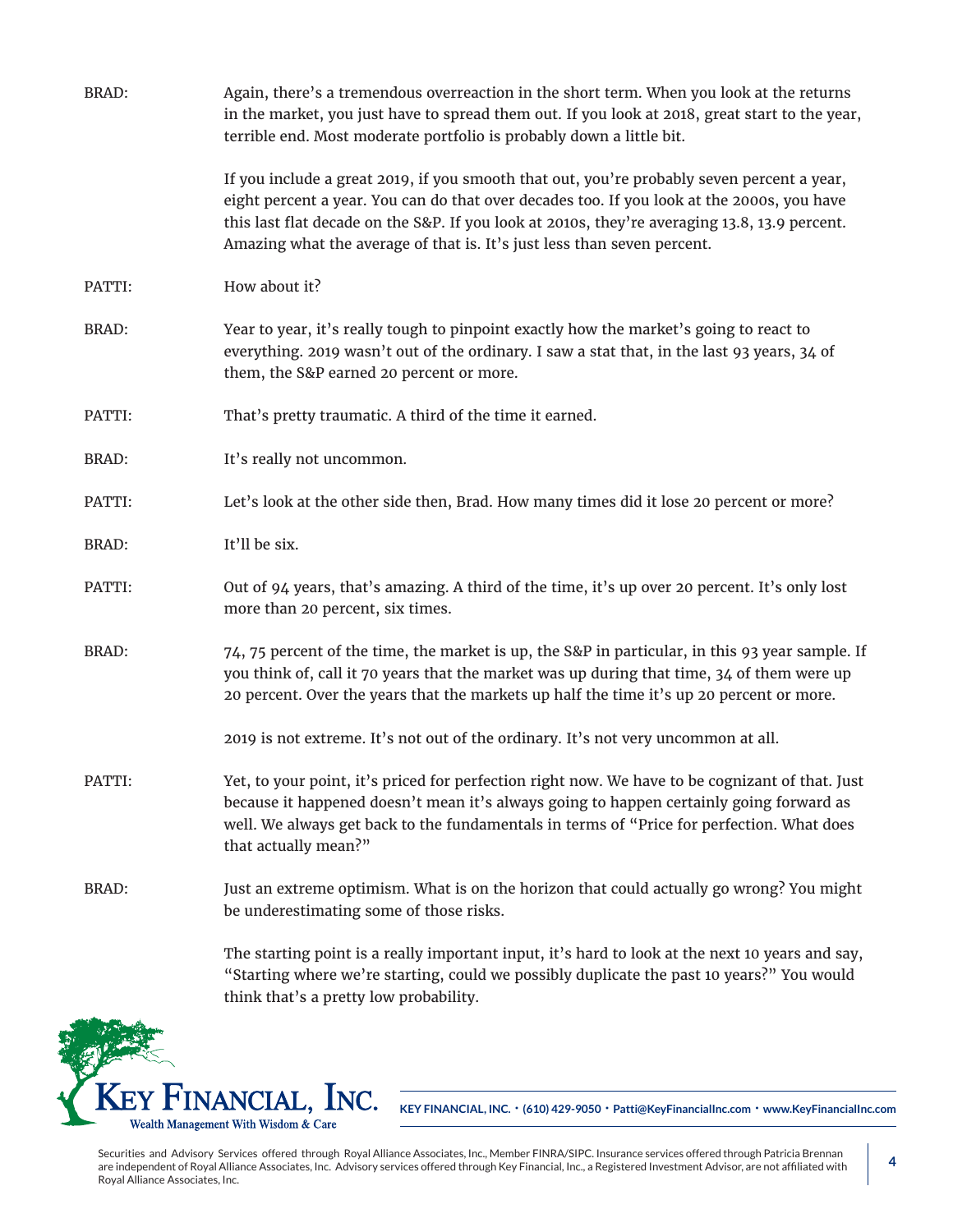| PATTI:       | Well, we will get into the predictions. Far more relevant would be looking around the world<br>and looking at what our Federal Reserve is doing versus the ECB, etc. Seems like the Fed is<br>on pause?                                                                                                       |
|--------------|---------------------------------------------------------------------------------------------------------------------------------------------------------------------------------------------------------------------------------------------------------------------------------------------------------------|
| <b>BRAD:</b> | Yeah, it does seem so.                                                                                                                                                                                                                                                                                        |
| PATTI:       | Last year's quick turnaround, the Fed pivot. How unusual is that?                                                                                                                                                                                                                                             |
| <b>BRAD:</b> | Very unusual. I don't recall any times where that's happened like that.                                                                                                                                                                                                                                       |
| PATTI:       | We're laughing, you guys, because we were talking about this before when we went on<br>air and we said, "Brad, it's crazy that the Federal Reserve decreased interest rates, and<br>we didn't even have a recession." It's very, very unusual for them to do that that quickly,<br>without a crisis going on. |
| <b>BRAD:</b> | They would tend to weed it out and see, rather than just immediately switch strategies that<br>way.                                                                                                                                                                                                           |
| PATTI:       | You wonder whether or not President Trump mocking the Federal Reserve and pushing<br>them had anything to do with it.                                                                                                                                                                                         |
| <b>BRAD:</b> | Nobody wants to be mocked on Twitter. I don't.                                                                                                                                                                                                                                                                |
| PATTI:       | I wouldn't want to get in his way. No way.                                                                                                                                                                                                                                                                    |
|              | Let's talk about the Federal Reserve. You were talking about one of the conferences and<br>somebody was saying that, "Quantitative easing was more like a steroids." It wasn't really<br>like medicine.                                                                                                       |
| <b>BRAD:</b> | Right. I think the idea being, back to what we were talking about before, did they put a<br>boost into the economy that just can't be compounded or sustained? I don't know. What do<br>you think?                                                                                                            |
| PATTI:       | I disagree with that, completely. I disagree because what the Federal Reserve did when they<br>lowered interest rates and introduced this new tactics called quantitative easing, did it feel<br>like it was a Wizard of Oz moment? Maybe, maybe not.                                                         |
|              | What I think it really did was shore up confidence. They were there to save the day. So the<br>American consumer said, "OK. I'm going to breathe a sigh of relief and I'm going to go out<br>there and spend money again," which is really what they needed to do.                                            |
| <b>BRAD:</b> | We're really relying on consumer spending now, which, obviously, starts from consumer<br>confidence. That is certainly an important input.                                                                                                                                                                    |
|              |                                                                                                                                                                                                                                                                                                               |

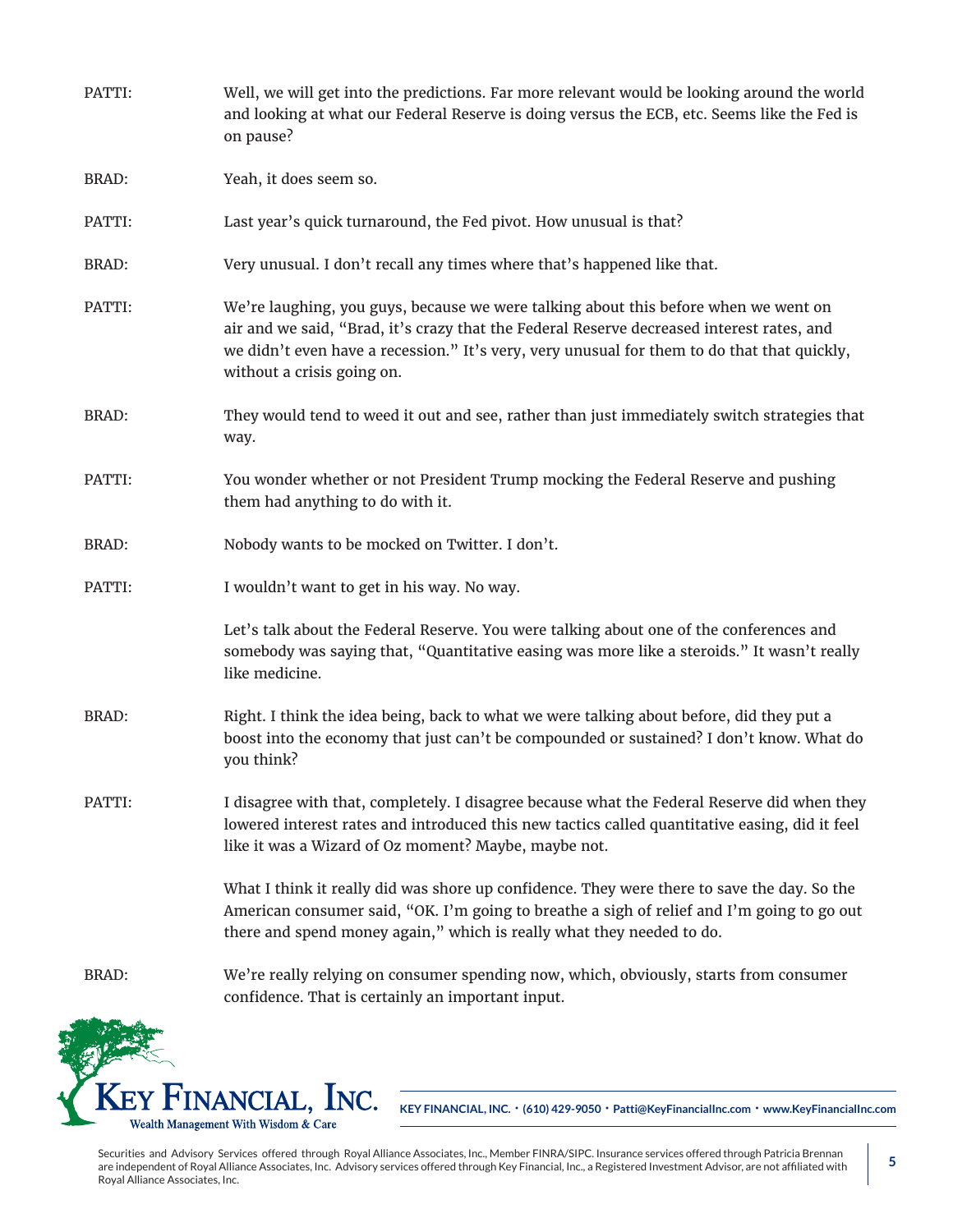| PATTI:       | Let's talk about this concept of Japanification. Everybody is worried that because Japan has<br>been in this 30 plus year of declineI started in the '80s, Brad. I was over in Japan.                                                                                                                                                                 |
|--------------|-------------------------------------------------------------------------------------------------------------------------------------------------------------------------------------------------------------------------------------------------------------------------------------------------------------------------------------------------------|
|              | At that time, everybody was worried that Japan was going to take over the world. At one<br>point, they bought Pebble Beach Golf Club. They were buying things in New York City as<br>well.                                                                                                                                                            |
|              | This concept of Japanification is a scary one, because back then, if you look at the Nikkei<br>index, it was at 1989, it peaked at 39,000 yen. It is still 39 percent below where it was over<br>30 years ago. I have to double check my math, but that would really give us a very low Dow<br>Jones if that ever happened here in the United States. |
| BRAD:        | Even if it happened, it's scary enough if it happened instantly and started growing back.<br>This is 30 years later, it's still down there.                                                                                                                                                                                                           |
| PATTI:       | Exactly. It is pretty scary. Just to give you an idea, folks. In 1989, our Dow Jones closed at<br>2,590. We are close to 28,000 now.                                                                                                                                                                                                                  |
| <b>BRAD:</b> | 10, 11 times more.                                                                                                                                                                                                                                                                                                                                    |
| PATTI:       | It's crazy. Yet, they are 40 percent below where they were then. That just gives you a feel<br>for the dramatic difference in two very developed nations.                                                                                                                                                                                             |
|              | That is also what everybody is worried about because Japan was hit with deflationary spiral<br>that they couldn't get themselves out of. They have negative interest rates.                                                                                                                                                                           |
|              | Europe now has negative interest rates. People worry, "Europe is next. Then maybe the<br>United States is coming close behind."                                                                                                                                                                                                                       |
|              | Let's talk a little bit about that whole concept of Japanification and really brainstorm. Do<br>you think it could happen here? Is that something that we should be worried about?                                                                                                                                                                    |
| BRAD:        | The thing that comes to my mind that one of the major things they're suffering from is<br>demographics. They're just a workforce that's not growing, declining probably. Inflation<br>that has been stuck very low for very long time.                                                                                                                |
| PATTI:       | Let's talk about that. Everybody things of inflation being bad. By itself, it is bad, but this<br>whole concept of inflation, what happens to a consumer in a deflationary spiral?                                                                                                                                                                    |
| <b>BRAD:</b> | Sure. If you were a consumer that wanted to buy a new sweater and you knew it was on sale<br>for the next week, you would rush to buy the sweater. But if you knew that the price of the<br>sweater was going to be the same or cheaper six months from now, you might just wait.<br>There's no urgency to spend money.                               |

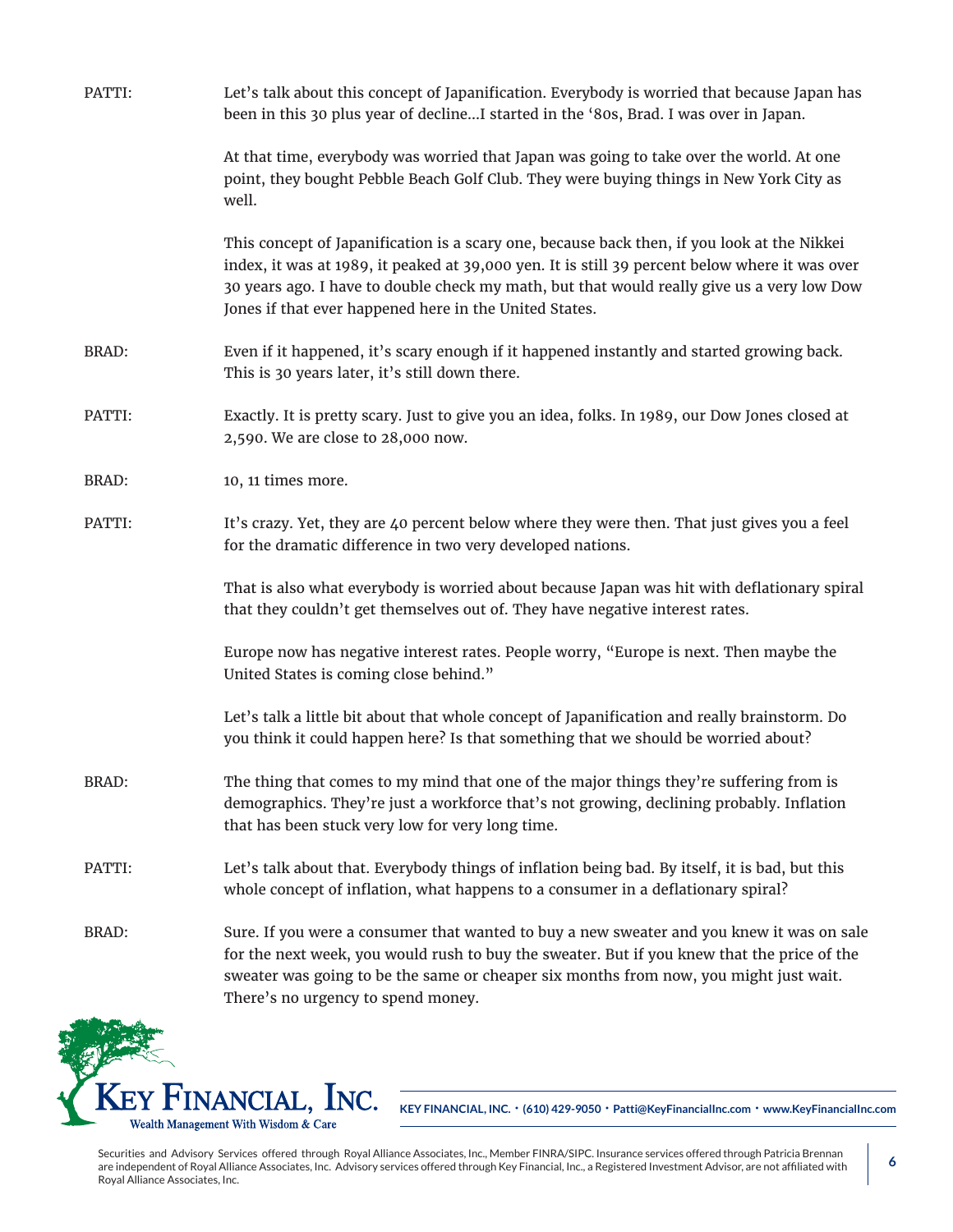| PATTI:       | Which is different than what we have here. Everything is always on sale. Hurry up. You see<br>it in the department stores. You better get it now. Otherwise the sale is going to be over, so<br>people do tend to consume it.                                                                                                                                      |
|--------------|--------------------------------------------------------------------------------------------------------------------------------------------------------------------------------------------------------------------------------------------------------------------------------------------------------------------------------------------------------------------|
| <b>BRAD:</b> | Yeah, absolutely.                                                                                                                                                                                                                                                                                                                                                  |
| PATTI:       | I think that the demographics are fascinating also. I think it's important to consider just<br>where the government stands in terms of its ability to help, because clearly decreasing<br>interest rates isn't enough, is it? There is a question as to whether or not it even worked.<br>What's the next step?                                                    |
| <b>BRAD:</b> | There's two major components in the GDP growth. Productivity growth and population, or<br>workforce growth. I think productivity seems to come in first. You invent a car and people<br>can drive farther and quicker to work. You have a computer and it comes with another<br>burst.                                                                             |
|              | Productivity doesn't skip along at two percent. Not every worker is just exactly two percent<br>more productive every year than they were the year before.                                                                                                                                                                                                         |
| PATTI:       | That's a really good point, Brad.                                                                                                                                                                                                                                                                                                                                  |
| <b>BRAD:</b> | There's something that comes along and shocks it up, and then it kind of stays the same<br>forever. The thing that seems to be the most pliable would be demographics. In our case,<br>it's a little different.                                                                                                                                                    |
|              | We have some political battle that we need to figure out, some kind of legal immigration.<br>As long as United States citizens are having kids at a very slow rate, we need to replace<br>employees somehow. We've got to figure out a way to do that in a productive way.                                                                                         |
| PATTI:       | What's the replacement rate that is required in order to keep an economy growing?                                                                                                                                                                                                                                                                                  |
| BRAD:        | Oh, jeez. I think 1.7 per household or 1.8 per household or something like that. It's not 2,<br>but                                                                                                                                                                                                                                                                |
| PATTI:       | We're right at that point, right?                                                                                                                                                                                                                                                                                                                                  |
| BRAD:        | Pretty close or just below.                                                                                                                                                                                                                                                                                                                                        |
| PATTI:       | Whereas Japan and Europe is a little bit below that. They've got some issues when it comes<br>to demographics because younger people buy more stuff. They need more things, etc.,<br>versus people who are retired and older. They need more services, yes, but they don't need<br>the goods. Who's going to manufacture? It has a real domino effect, doesn't it? |

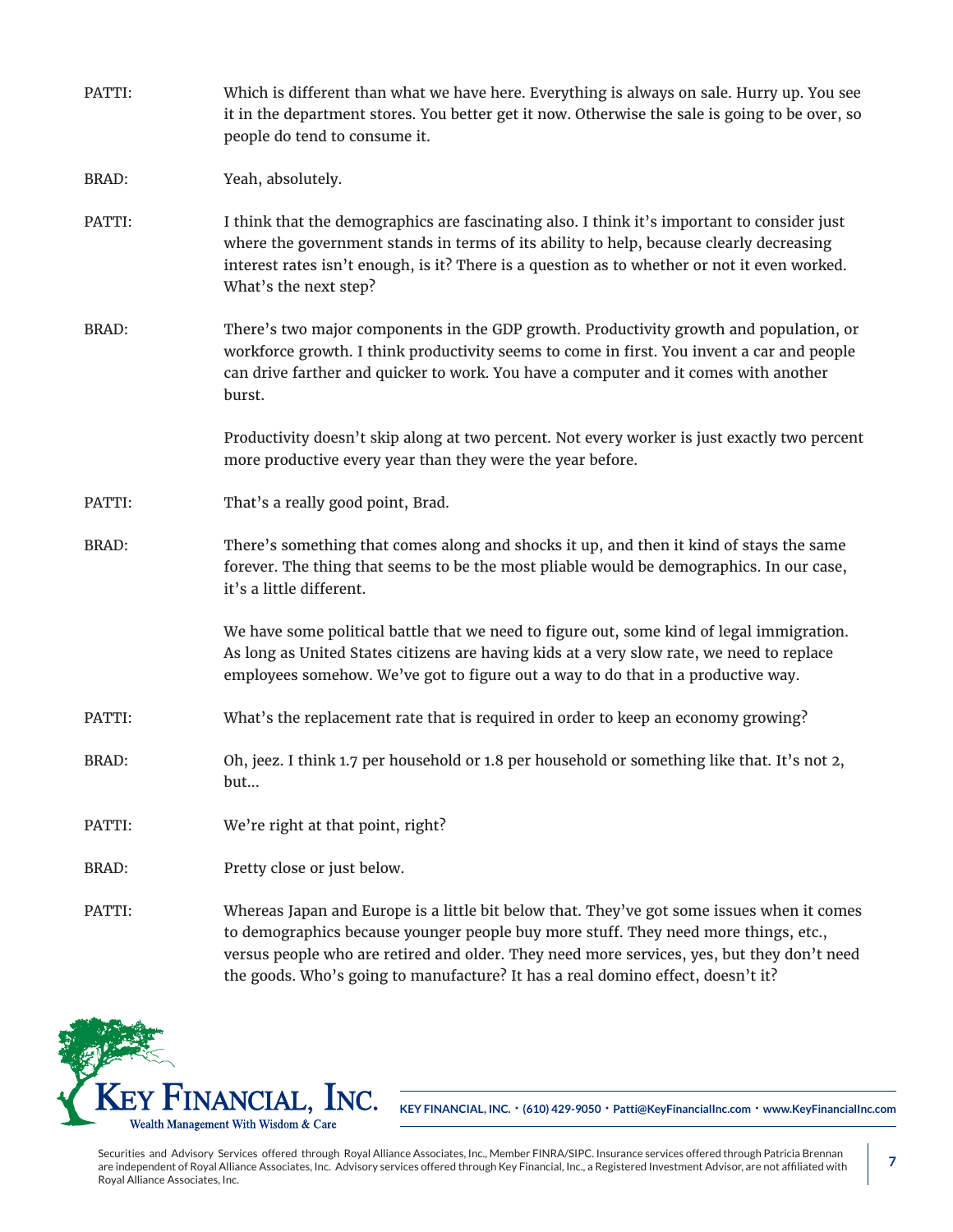| <b>BRAD:</b> | Yeah. I don't think it's permanent in our case either. This might be a place where we differ<br>from Japan. We've got a block of millennials that's probably larger than the baby boomers.<br>They'll have kids. They'll have lots of kids. That's a workforce in itself, but their kids aren't<br>going to start working for another 20 years. |
|--------------|-------------------------------------------------------------------------------------------------------------------------------------------------------------------------------------------------------------------------------------------------------------------------------------------------------------------------------------------------|
| PATTI:       | So there's going to be a lull?                                                                                                                                                                                                                                                                                                                  |
| <b>BRAD:</b> | Yeah. It's not something that you can never pull yourself out of. It just could take a little<br>bit.                                                                                                                                                                                                                                           |
| PATTI:       | That's interesting. In the meantime, in order to avoid that from happening, an economy<br>can lower interest rates or they can have some fiscal stimulus. Get the government start<br>spending some money. That certainly helped during the depression.                                                                                         |
|              | The problem is that Japan is not in a position to do that. They are the second highest<br>developed country relative to death to GDP.                                                                                                                                                                                                           |
| <b>BRAD:</b> | What did you tell me? It was 235 percent or something?                                                                                                                                                                                                                                                                                          |
| PATTI:       | Yeah. It's a crazy number. 234 percent, whereas Germany is at 59 percent. Germany is in a<br>much better place to spend some money to get some things going and get growing again.                                                                                                                                                              |
| <b>BRAD:</b> | You would think they even have a better borrowing capacity than we do and a lot of the<br>European countries.                                                                                                                                                                                                                                   |
| PATTI:       | They certainly do, because we're at 106 percent. We're not Japan, but we're certainly not<br>Germany. They are in a position to be able to get their economy out of it if they just have<br>that political will to go ahead and allow the debt to grow a little bit just to get things<br>moving.                                               |
| <b>BRAD:</b> | Has that been part of the conversation? Is that being addressed?                                                                                                                                                                                                                                                                                |
| PATTI:       | Yes and no. I think they are still in this mentality of back to the depression and the<br>breadlines and stuff, they don't want inflation. I think they're beginning to realize that<br>deflation is actually worse. We know how to get out of an inflation, it's the deflation that is<br>really very challenging.                             |
|              | It's really hard at this point to increase interest rates. It's just not happening. They've got<br>to do something else. They've got 19 countries over in Europe that all have to agree on this.                                                                                                                                                |
| BRAD:        | Right.                                                                                                                                                                                                                                                                                                                                          |
| PATTI:       | It can't all be Germany, even though Germany is the largest. There are some things because                                                                                                                                                                                                                                                      |
|              | KEY FINANCIAL, INC.<br>KEY FINANCIAL, INC. . (610) 429-9050 . Patti@KeyFinancialInc.com . www.KeyFinancialInc.com                                                                                                                                                                                                                               |

Securities and Advisory Services offered through Royal Alliance Associates, Inc., Member FINRA/SIPC. Insurance services offered through Patricia Brennan are independent of Royal Alliance Associates, Inc. Advisory services offered through Key Financial, Inc., a Registered Investment Advisor, are not affiliated with Royal Alliance Associates, Inc.

25

Wealth Management With Wisdom & Care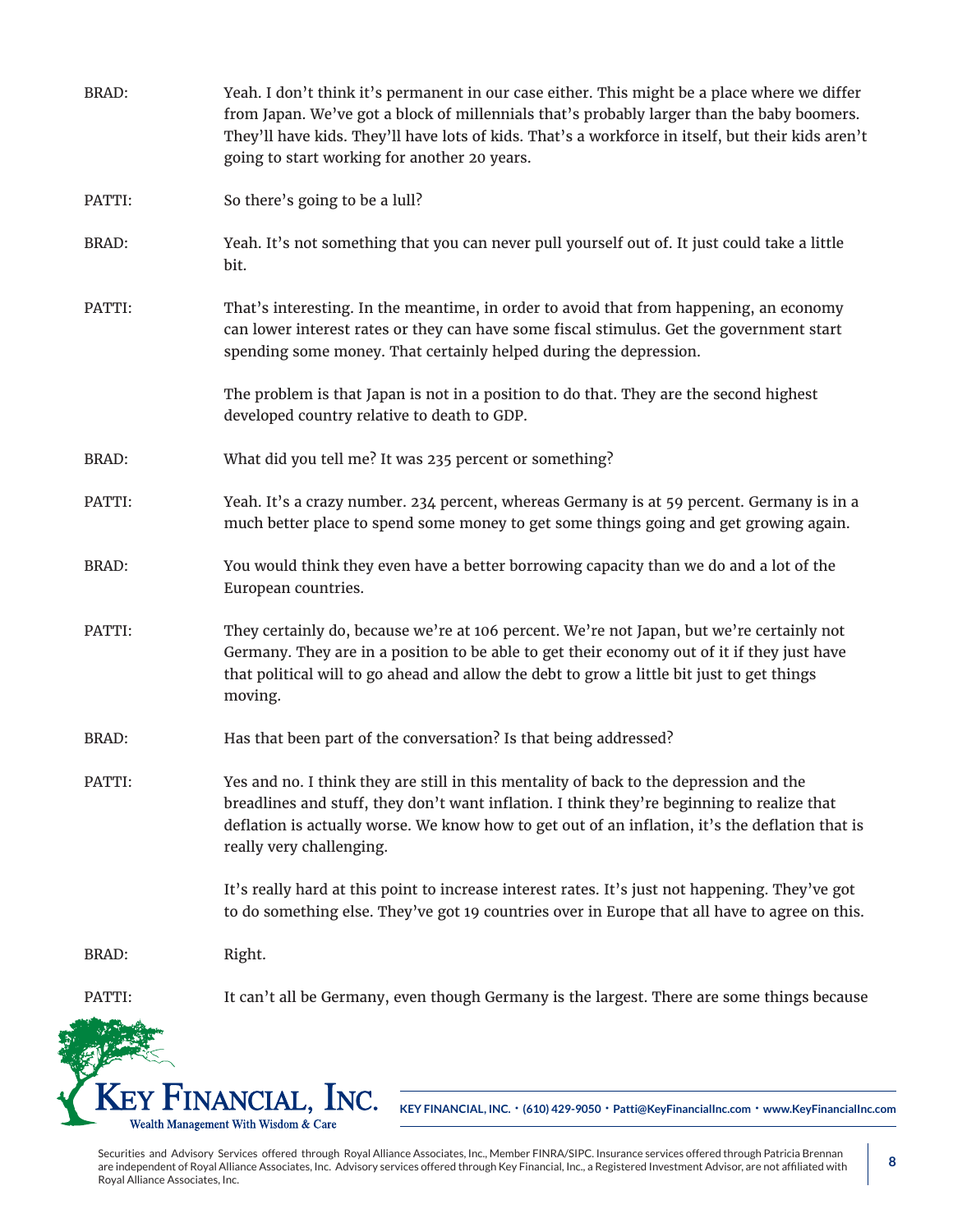|              | of that alliance, in terms of exporting to other nations, exporting back to the United States.<br>There are solutions. Again, it comes down to the will.                                                                                               |
|--------------|--------------------------------------------------------------------------------------------------------------------------------------------------------------------------------------------------------------------------------------------------------|
| <b>BRAD:</b> | Right.                                                                                                                                                                                                                                                 |
| PATTI:       | We've talked about that. Now let's talk about India. India's an interesting country, isn't it?                                                                                                                                                         |
| <b>BRAD:</b> | Sure. It could be volatile, it could take a long time, but they're a bright spot.                                                                                                                                                                      |
|              | Emerging markets are interesting. They don't have to reinvent the wheel. Developed<br>nations have implemented the things that it takes to become a developed nation.                                                                                  |
|              | The technology exists. The ideas have been proven to work or not work. With an emerging<br>market, it's just a case of implementation. You just have to get the money, and the tools,<br>and the labor force trained. You just have to get them there. |
| PATTI:       | The one statistic that you shared with me, in India there are a billion people getting skilled.                                                                                                                                                        |
| BRAD:        | Yeah.                                                                                                                                                                                                                                                  |
| PATTI:       | That's pretty dramatic. Again, skilled workers is a huge driver for GDP, isn't it?                                                                                                                                                                     |
| <b>BRAD:</b> | Yeah, absolutely. Think of the brains that are there. I'm always fascinated by this stat, the<br>top 25 percentile of intelligence in India, just the smartest quarter of people, is larger than<br>the entire United States.                          |
|              | Think of the potential that's there to create wealth and productivity.                                                                                                                                                                                 |
| PATTI:       | Right. To take that one step further, we think in terms of capital and getting them the<br>tools, right? A billion dollars of capital in the United States is one thing. A billion dollars of<br>capital in India is quite another.                    |
| <b>BRAD:</b> | Yeah, because you're starting from a lower denominator. Absolutely.                                                                                                                                                                                    |
| PATTI:       | The leverage that could produce in terms of the growth in India, and what that could<br>do. There are different pockets in the world that really do present some interesting<br>opportunities.                                                         |
| <b>BRAD:</b> | Absolutely.                                                                                                                                                                                                                                            |
| PATTI:       | I guess it depends on their willingness to bite the bullet, spend the money, and really jack<br>things up a little bit.                                                                                                                                |

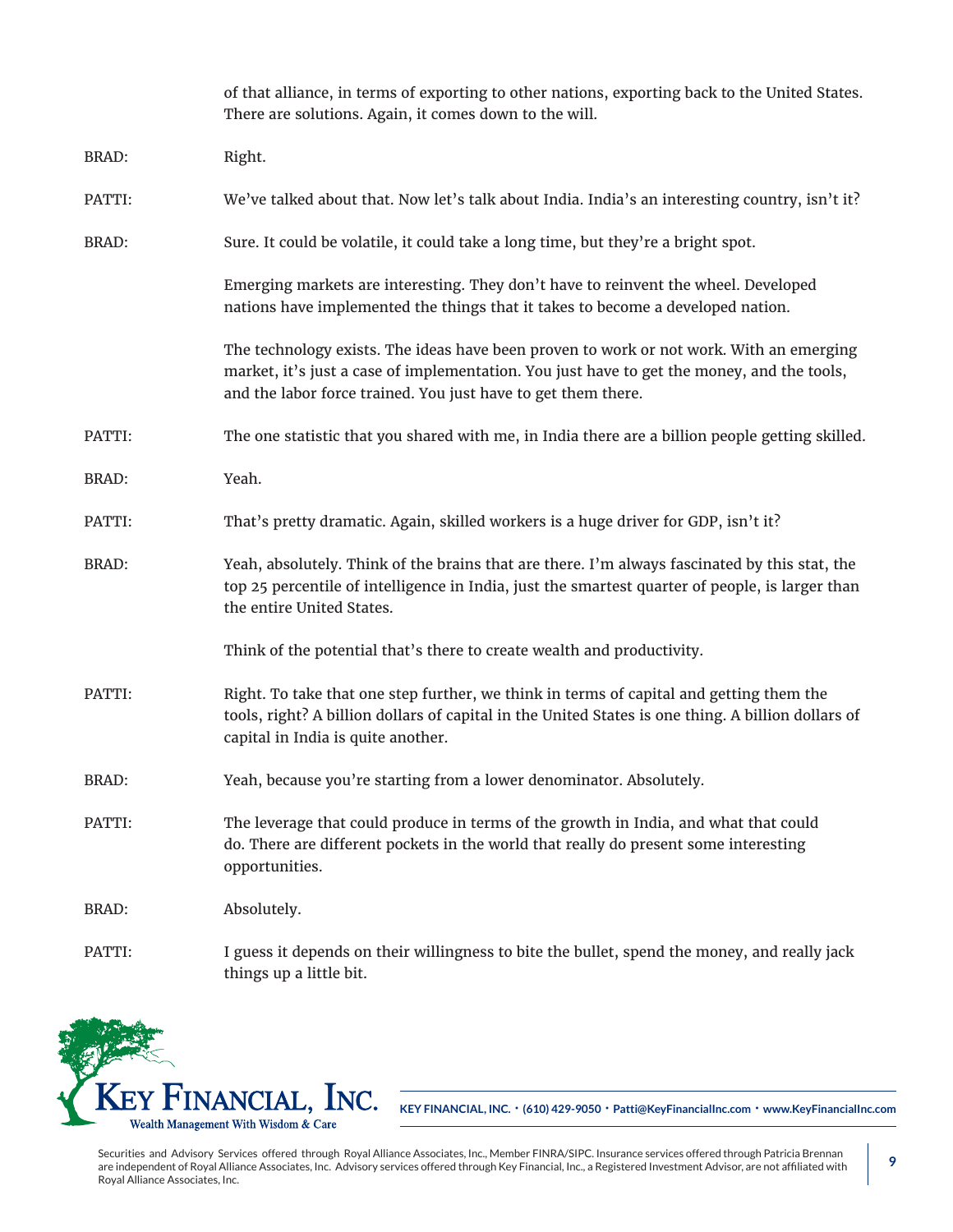| <b>BRAD:</b> | Yeah, there are different intricacies of each one. The legal systems aren't the same, the<br>political atmosphere is not the same. There's a lot of stuff to work through.                                                                                                                              |
|--------------|---------------------------------------------------------------------------------------------------------------------------------------------------------------------------------------------------------------------------------------------------------------------------------------------------------|
| PATTI:       | So, we'll be volatile until they do, right?                                                                                                                                                                                                                                                             |
| BRAD:        | Sure, yeah. Absolutely.                                                                                                                                                                                                                                                                                 |
| PATTI:       | Brad, let's take the last five, ten minutes and talk about what's happening in 2020 and the<br>presidential election.                                                                                                                                                                                   |
| <b>BRAD:</b> | Sure, I guess there's a lot of ways to think about it. Obviously, it's a polarizing time, you<br>would think. It's interesting, Phil Camparelli used a Joe Torre line. He said, "Every season,<br>a team wins 50 games and they lose 50 games, it's the middle 62 that decides how the<br>season ends." |
|              | That's an incredible political metaphor. In any election, 35 percent of people are always<br>going to vote Democrat, it doesn't matter who the candidate is. 35 percent of people will<br>vote for a Republican, it doesn't matter who the candidate is.                                                |
|              | There's a group of people in the middle that is not so one sided, either way. They're willing<br>to rethink it every year, they have specific issues that they care about at the time, and they<br>pick the person that they think is most capable of solving those problems at any given<br>time.      |
|              | The question is what are they going to do, right?                                                                                                                                                                                                                                                       |
| PATTI:       | If things are stable, that middle group, they're fully employed, they're making money,<br>their 401k is going up. The question is, and we always go back to that quote, "It's the<br>economy, stupid." Right? It's the economy, the economy, the economy.                                               |
|              | Trump is not stupid, right? He didn't get there without something going on upstairs. He<br>knows that trade wars are bad.                                                                                                                                                                               |
| <b>BRAD:</b> | Yep. War with Iran is bad. All the things that could propel you into recession, I think you<br>would probably try to avoid for the next few months.                                                                                                                                                     |
| PATTI:       | As we record this, here it is the middle of January 2020, we don't even have enough time to<br>go into a recession.                                                                                                                                                                                     |
| <b>BRAD:</b> | Yeah, by definition I guess you have to wait two full quarters of data, so you would<br>never have enough time to get the information that you get officially say that you're in a<br>recession.                                                                                                        |

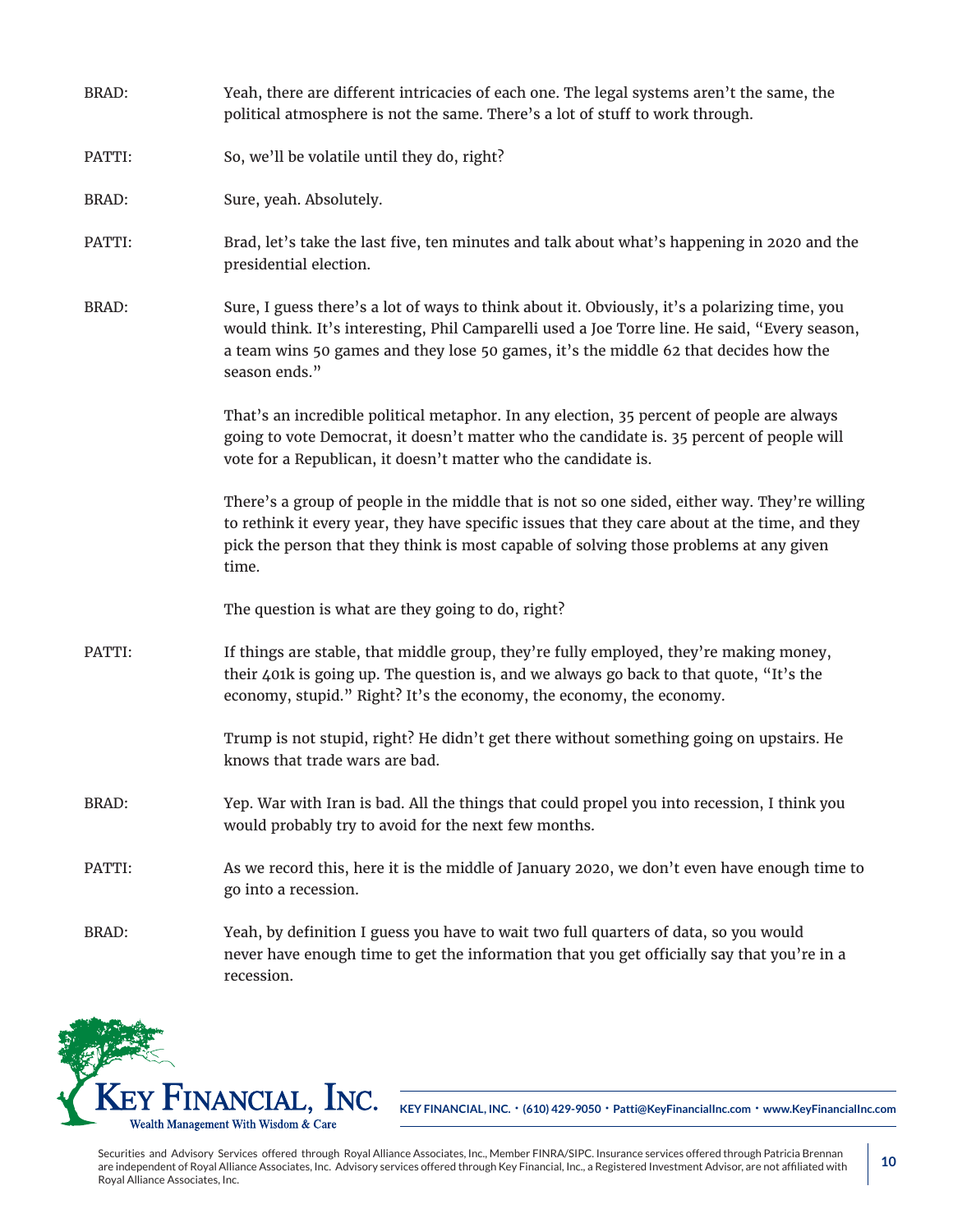| PATTI:       | I think we can all agree this hasn't been the standard presidential style. The leadership<br>style is very, very different.                                                                                                              |
|--------------|------------------------------------------------------------------------------------------------------------------------------------------------------------------------------------------------------------------------------------------|
|              | Even though the economy is humming along quite nicely, tax rates are low, things are<br>doing very well, there seems to be a group in our population, that are saying, "We just have<br>to get rid of this guy."                         |
|              | It seems to be more for personality, his personality traits, and Twitter, and all that kind of<br>stuff. The question is, are there enough of those people in the middle to sway the election<br>one way or the other?                   |
| <b>BRAD:</b> | Right. Yeah, it's hard. I guess the way I tend to think about it, and this may or may not be<br>true, but it feels like that group in the middle would prefer stability, like the same thing.<br>What's the last one term President? Was |
| PATTI:       | George Bush?                                                                                                                                                                                                                             |
| BRAD:        | Bush. Yeah, right. There is a tremendous boost for an incumbent against a challenger. It's<br>very rare that that person loses.                                                                                                          |
| PATTI:       | At the end of the day, Brad, does the President really matter?                                                                                                                                                                           |
| <b>BRAD:</b> | I tend to think that the President is our PR man. He is the PR man for the country.                                                                                                                                                      |
| PATTI:       | Oh, boy.                                                                                                                                                                                                                                 |
| <b>BRAD:</b> | You think a business cycle is far longer than any President's term.                                                                                                                                                                      |
|              | We hit a bottom in 2008 and 2009, and this economic growth isn't because of Obama.<br>It's not because of Donald Trump. It spanned both of theirs. It spanned a Democrat and a<br>Republican.                                            |
|              | The economy does what it does. The business cycle does what it does, and it's going to go<br>on despite whoever's in the White House.                                                                                                    |
| PATTI:       | Let's wrap this up and think in terms of action items. Given this, given 2020, what's<br>alreadyWe look back, 2019 was a great year.                                                                                                     |
|              | 2020, we've got some headwinds, we've got some international conflict, the presidential<br>election. Things seem to be humming along, but we shouldn't get complacent, right?                                                            |
| BRAD:        | Yeah. I think this should just serve as a reminder that the stock market is a volatile place to<br>be invested. It's intended for long term money.                                                                                       |
|              |                                                                                                                                                                                                                                          |

Securities and Advisory Services offered through Royal Alliance Associates, Inc., Member FINRA/SIPC. Insurance services offered through Patricia Brennan are independent of Royal Alliance Associates, Inc. Advisory services offered through Key Financial, Inc., a Registered Investment Advisor, are not affiliated with Royal Alliance Associates, Inc.

KEY FINANCIAL, INC. Wealth Management With Wisdom & Care